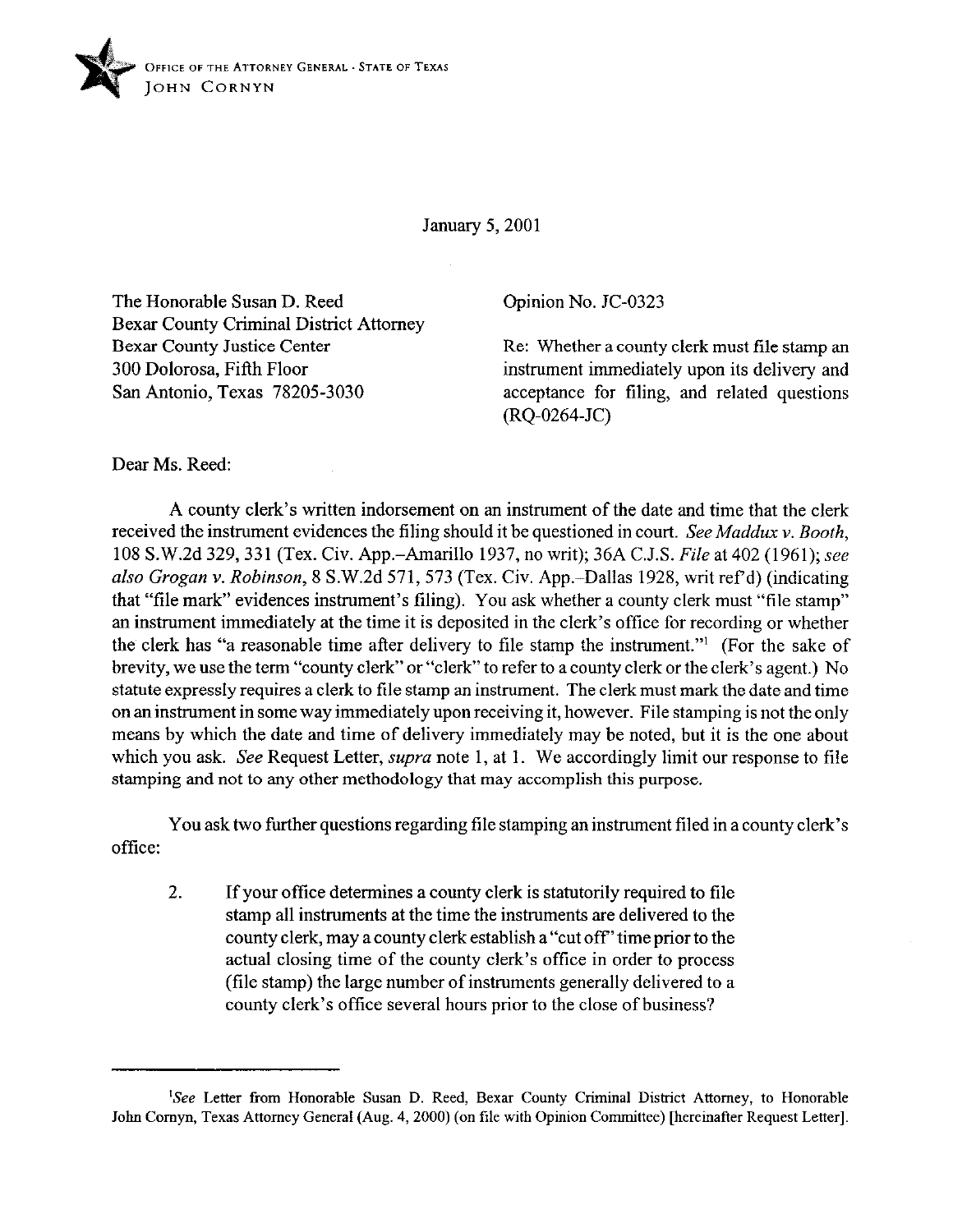3. Are instruments that are received by a county clerk's office through the mail to be given the same priority for filing as instruments that are personally delivered to a county clerk's office for filing?

We answer your third question first because it follows directly from your first question. We conclude, based upon *Jones* v. *MucCorquodale,* that an instrument delivered to a county clerk's offlice by mail must "be given the same priority as instruments that are personally delivered to a county clerk's office." *See Jones v. Maccorquodale,* 218 S.W. 59,61 (Tex. Civ. App.-Galveston 1919, writ ref d). And, in answer to your second question, we conclude that a county clerk may not close the clerk's office to the public without obtaining the approval of the court he or she serves.

Before we proceed, it may be helpful to define three terms that are used throughout the request letter: "file," "file stamp," and "record." See Request Letter, supra note 1, at 1-4. Each term denotes a part of the process by which an instrument is delivered to, filed by, and recorded by a county clerk's office: "As a rule, [when an instrument is delivered to a county clerk's office for filing,] a county clerk is required to initially determine whether a document will be accepted for filing and, if so, to properly note such filing, accept the fee, record the document (that is, make a copy of it), index it, and, if required to do so, return the original to the filer." 35 DAVID B. BROOKS, TEXAS PRACTICE: COUNTY AND SPECIAL DISTRICT LAW § 10.9 (1989).

An instrument is "filed" when it is delivered to the clerk, or otherwise put in the clerk's custody or control, and accepted for filing and recording. *See Jamar v. Patterson, 868* S.W.2d 3 18, 319 (Tex. 1993); *Biffle v. Morton Rubber Indus., Inc., 785* S.W.2d 143, 144 (Tex. 1990) (per *curiam); Birdwell v. State, 996 S.W.2d 381, 382 (Tex. App.–Houston [14th Dist.] 1999, pet. ref'd); Spellman* v. *Hoang,* 887 S.W.2d 480,481 (Tex. App.-San Antonio 1994, no writ) (per curiam); cf: *Muddux,* 108 S.W.2d at 331 (stating that filing consists of delivery to clerk plus acceptance for record by clerk); *Jones,* 218 S.W. at 61 (stating that, in context of registration laws, instrument is filed "when deposited for that purpose in the county clerk's office, together with the proper recording fees"). Delivery may be in person, by mail, or in certain circumstances, electronically. See TEX. LOC. GOV'T CODE ANN. § 191.009, ch. 195 (Vernon Supp. 2000) (regarding electronic filing); 35 BROOKS, *supra*, § 10.9; see also OFFICE OF COURT ADMINISTRATION, COUNTY CLERK PROCEDURE MANUAL II-30 (1998) ("Instruments for recording are quite often brought to the clerk's office personally but may also be mailed in for processing."). An instrument is considered filed when the clerk accepts the document for filing "regardless ofthe time at which it may subsequently be actually recorded." 35 BROOKS, *supra, 3 10.9.* 

You use the term "file stamp" to refer to the process by which, when an instrument is delivered to the clerk's office, the instrument is inserted into amachine that stamps on the instrument the date and time. Telephone conversation with Ms. Pat Prows, Bexar County District Attorney's Office (Oct. 11, 2000). While we could not find a definition of the term, it appears synonymous with the term "file mark," which is a clerk's indorsement on an instrument that a document was filed. See *Grogan,* 8 S.W.2d at 573. For the purposes of this opinion, we use the term "file stamp" to denote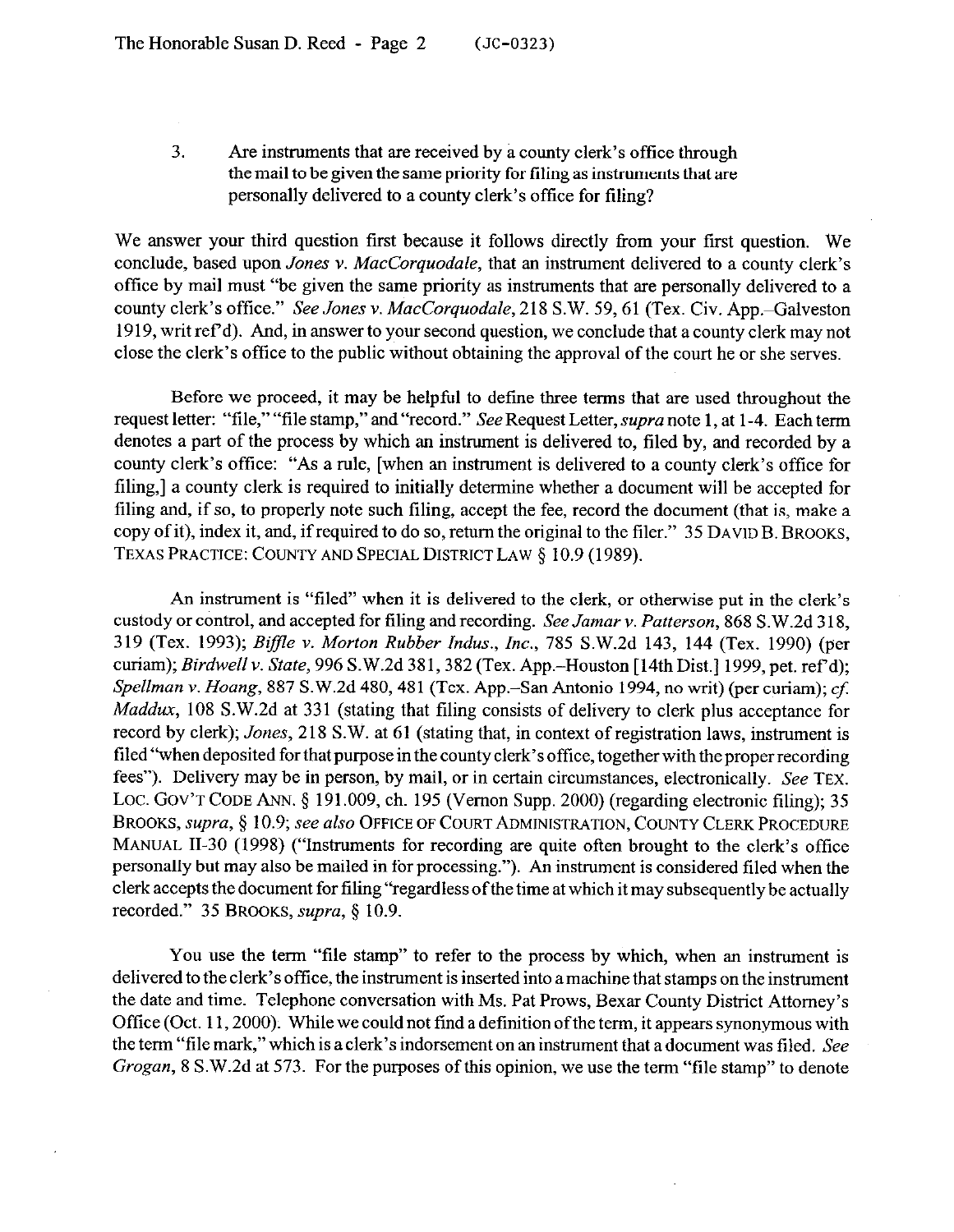a mark that a county clerk places upon an instrument stating the (presumably correct) date and time the instrument was received.

Recording consists of "copying the document and placing it in a proper book" or electronically recording a copy of the document. See TEX. LOC. GOV'T CODE ANN,  $\S$  191.009(a) (Vernon Supp. 2000); 35 BROOKS, *supra,* 3 10.9. In general, under section 191.001 of the Local Government Code, the county clerk must record "without delay... the contents of each instrument that is tiled for recording and that the clerk is authorized to record." TEX. LOC. GOV'T CODE ANN. 5 191.001(c) (Vernon 1999). Section 193.001 of the same code directs the manner of recording generally:

> (a) The county clerk shall record instruments tiled for recording in the order that they are filed. The clerk shall record each instrument with any acknowledgment, proof, affidavit, or certificate that is attached to it.

> (b) The clerk shall note at the foot of the record the date and time that the instrument was filed for recording.

> (c) If an instrument that is tiled for recording is acknowledged or proved in the manner prescribed by law for record, the clerk shall make a record of the names of the parties to the instrument in alphabetical order, the date of the instrument, the nature of the instrument, and the time that the instrument was tiled. Ifrequired, the clerk shall give the person who tiles the instrument a receipt stating this information.

> (d) The clerk shall certify under the clerk's signature and seal of office the date and time that the instrument is recorded and the specific location in the records at which the instrument is recorded. After recording the instrument, the clerk shall deliver the instrument to the person who is entitled to it.

*Id.* § 193.001. Section 11.004 of the Property Code provides specifically for recording an instrument related to real property:

A county clerk shall:

(1) correctly record, as required by law, within a reasonable time after delivery, any instrument authorized or required to be recorded in that clerk's office that is proved, acknowledged, or sworn to according to law;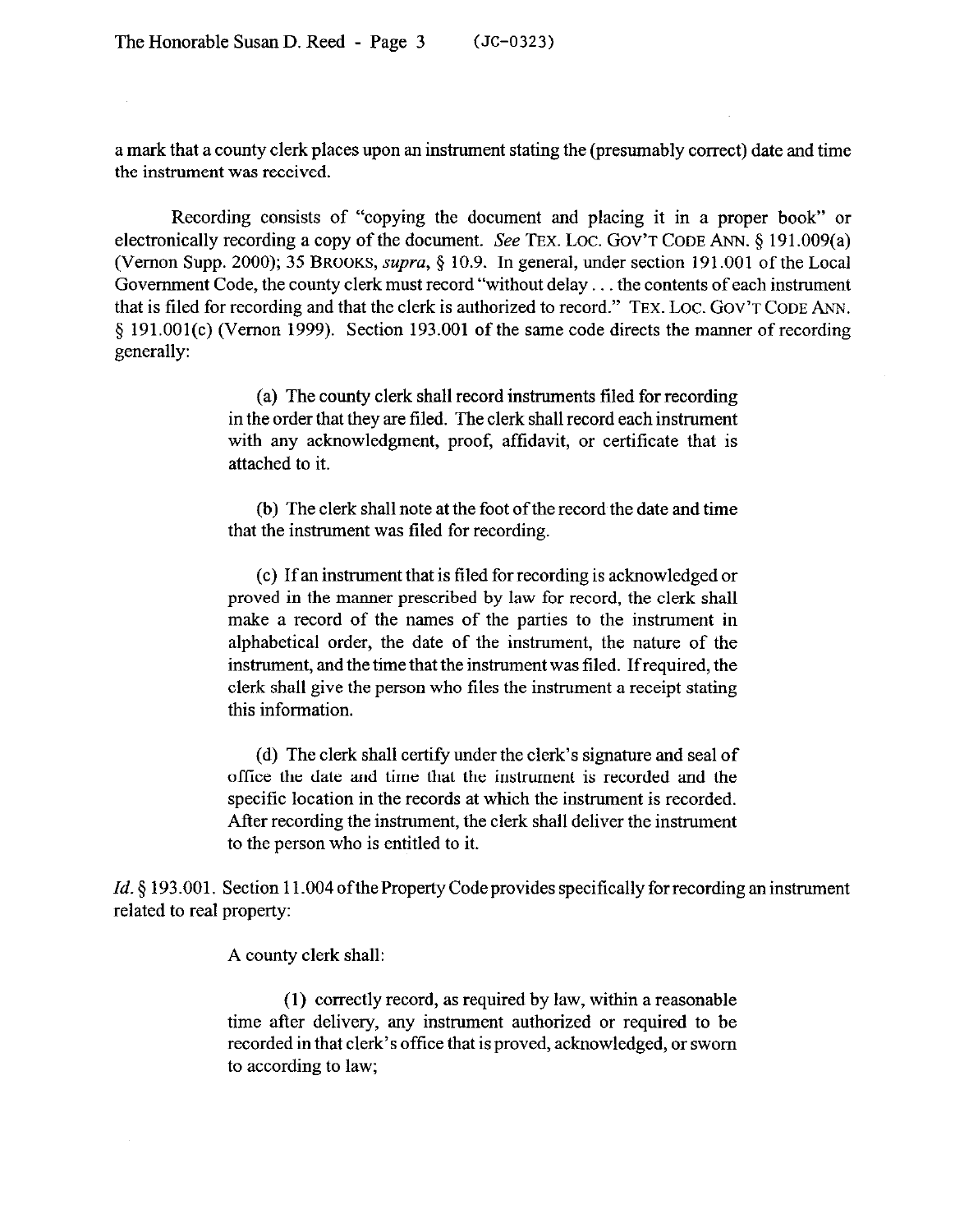(2) give a receipt, as required by law, for an instrument delivered for recording;

(3) record instruments relating to the same property in the order the instruments are filed; and

(4) provide and keep in the clerk's office the indexes required by law.

TEX.PROP. CODE ANN. § 11.004(a) (Vernon Supp. *2000);seealsoid.* § 11.001(a) ("To be effectively recorded, an instrument relating to real property must be... recorded in the county in which a part of the property is located.").

Nothing in the statutes expressly requires a county clerk generally to tile stamp all instruments immediately at the time the instruments are delivered to the clerk's office. Section 191.001 of the Local Government Code and section 11.004 of the Property Code, which you believe are relevant, do not require a county clerk to file stamp an instrument either "without delay," TEX. LOC. GOV'T CODE ANN. § 191.001(c) (Vernon 1999) (requiring county clerk to record contents of instrument), or, with respect to an instrument relating to real property, 'within a reasonable time after delivery," TEX. PROP. CODE ANN. § 11.004(a)(1) (Vernon Supp. 2000). Both section 191.001 of the Local Government Code and section 11.004 of the Property Code designate the time at which an instrument must be recorded, not tile stamped. *Compare* TEX. LOC. GOV'T CODE ANN. 4 191.001(c) (Vernon 1999) ("without delay"), *with* TEX. PROP. CODE ANN. 5 ll.O04(a)( 1) (Vernon Supp. 2000) ("within a reasonable time after delivery"). Consequently, neither of these statutes expressly sets a time frame within which an instrument must be tile stamped. Nor does section 193.001 of the Local Government Code expressly require a county clerk to tile stamp an instrument immediately upon tiling. See Request Letter, *supra* note 1, at 2 (stating that county clerk "is required to note on the document the precise time that it was filed.  $\dots$  Thus,  $\dots$  county clerk must immediately file stamp the instrument."). Section 193.001(b) requires a clerk to "note at the foot of the record the date and time that the instrument was filed for recording." TEX. LOC. GOV'T CODE ANN. § 193.001(b) (Vernon 1999). Section 193.001(b) does not indicate *when* the notation must be made, only what the notation "at the foot of the record" must state.

While we find no express statutory requirement, the statutes implicitly require the clerk to accurately note the date and time that an instrument is delivered. See id. § 191.001(a), (b) (requiring clerk to record instruments "in the order they are tiled" and to note "date and time" instrument is filed for recording); TEX. PROP. CODE ANN. \$ 11.004(a) (3) (Vernon Supp. 2000) (requiring clerk to "record instruments relating to the same property in the order the instruments are tiled"). The county clerk's indorsement on an instrument, for example, evidences the fact that a paper was filed at a particular time, and a court may rely upon that evidence. See *Maddox, 108* S.W.2d at 33 1 (quoting *Hanover Fire Ins. Co. v. Shader,* 33 S.W. 112, 113 (Tex. 1895)). "[T]he indorsement upon the paper of the time of its reception is not, strictly speaking, a part of the operation of tiling, but is a mere memorandum serving as evidence of the fact." 36A C.J.S. *File* at 402 (1961); see also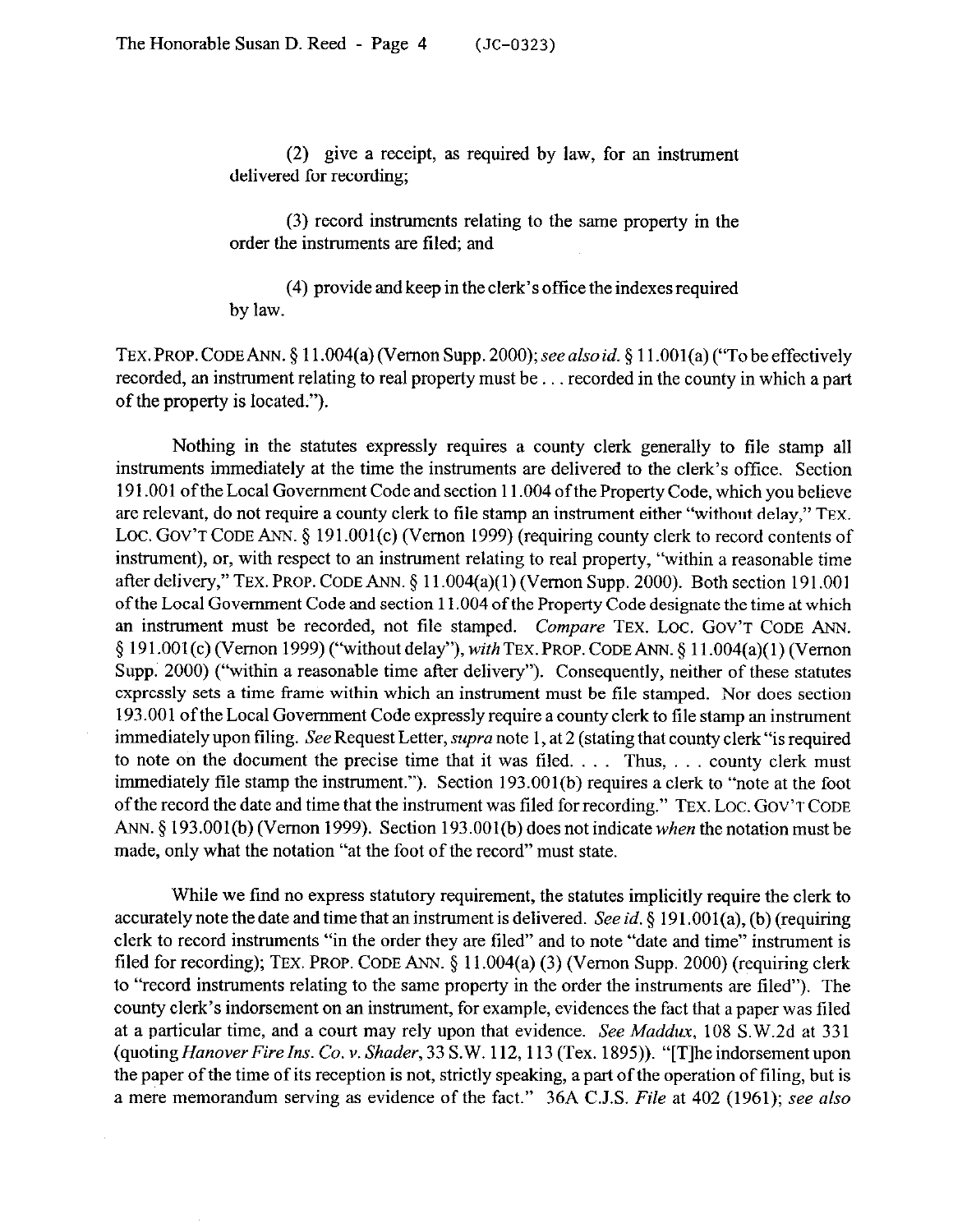*Maddux*, 108 S.W.2d at 331 (citing C.J.S.). The indorsement creates a refutable presumption regarding the date and time that the document was delivered to the court. *State v. Miller, Nos.*  99CA2506 & OOCA2539,2000 WL 1273467, at \*2 (Ohio App. [4th Dist.] Aug. 3 1,200O); 76 C.J.S. *Records* § 6 (1994); *cf. Biffle*, 785 S.W.2d at 144 (stating that instrument is deemed filed at the time it is delivered to clerk, regardless of whether instrument is file marked); *Birdwell, 996* S.W.2d at 3X2-83 (discussing use of tile mark as evidence in civil and criminal cases). You suggest that this evidence may be particularly important in the case of real-property transactions. See Request Letter, *supra* note 1, at 4. A properly recorded instrument regarding real property notifies all persons of a transaction affecting the property. TEX. PROP. CODE ANN. § 13.002 (Vernon 1984). Where two opposing deeds purport to convey the same property, the first-tiled deed controls disposition of the property. *See Anderson v. Barnwell, 52* S.W.2d 96, 101-02 (Tex. Civ. App.-Texarkana 1932) (indicating that first-filed instrument provides notice to later purchaser of same property interest). *aff'd in part sub nom. Anderson Y. Brawley, 86* S.W.2d 41 (Tex. 1935); *Hooks v. Neill, 21* S.W.2d 532, 540 (Tex. Civ. App.-Galveston 1929, writ ref'd) (same); *Raley v. Magendie*, 116 S.W. 174, 175 (Tex. Civ. App. 1909, writ ref d) (same).

Court rules also may require the clerk to indorse an instrument immediately upon accepting the instrument for filing. Rule 24 of the Texas Rules of Civil Procedure, for example, requires a county clerk to indorse, "[wlhen a petition is filed," upon the petition "the file number, the day on which [the petition] was filed and the time of filing, and" to sign his or her name "officially" on the instrument. **TEX.** R. Crv. P. 24. And the Office of Court Administration suggests that a county clerk file mark an instrument showing the date and time received "[u]pon receipt." E.g., OFFICE OF COURT **~LDMINISTFMTION, COLINTY CLERK PROCEDURE** MANUAL III-5 (199X) ("Initial Filing Procedures" for criminal case); *id.* IV-1 1 ("Initial Filing Procedures" for civil case); *id.* IV-14 ("Subsequent Filing Procedures" for additional instruments in civil case); *id.* V-13 (filing of probate cases).

We consider next your third inquiry: whether an instrument that is received by a county clerk's office through the mail is to be given the same priority for filing as an instrument that is personally delivered for tiling. See Request Letter, *supra* note 1, at 1. You believe that a county clerk must file stamp "all instruments received through mail deliveries during the day at the time of delivery rather than file stamping all instruments received through the mail throughout a particular business day at a certain time later in the day." *Id.* at 3. We thus understand you to ask whether an instrument must be tile stamped at the time the instrument is delivered, whether the instrument is delivered through the mail or in person.

We conclude that a county clerk must indorse the date and time that an instrument is received immediately upon receiving it in the clerk's office, whether the instrument is delivered in the mail or in person. Under *Jones v. MacCorquodale*, 218 S.W. 59 (Tex. Civ. App.-Galveston 1919, writ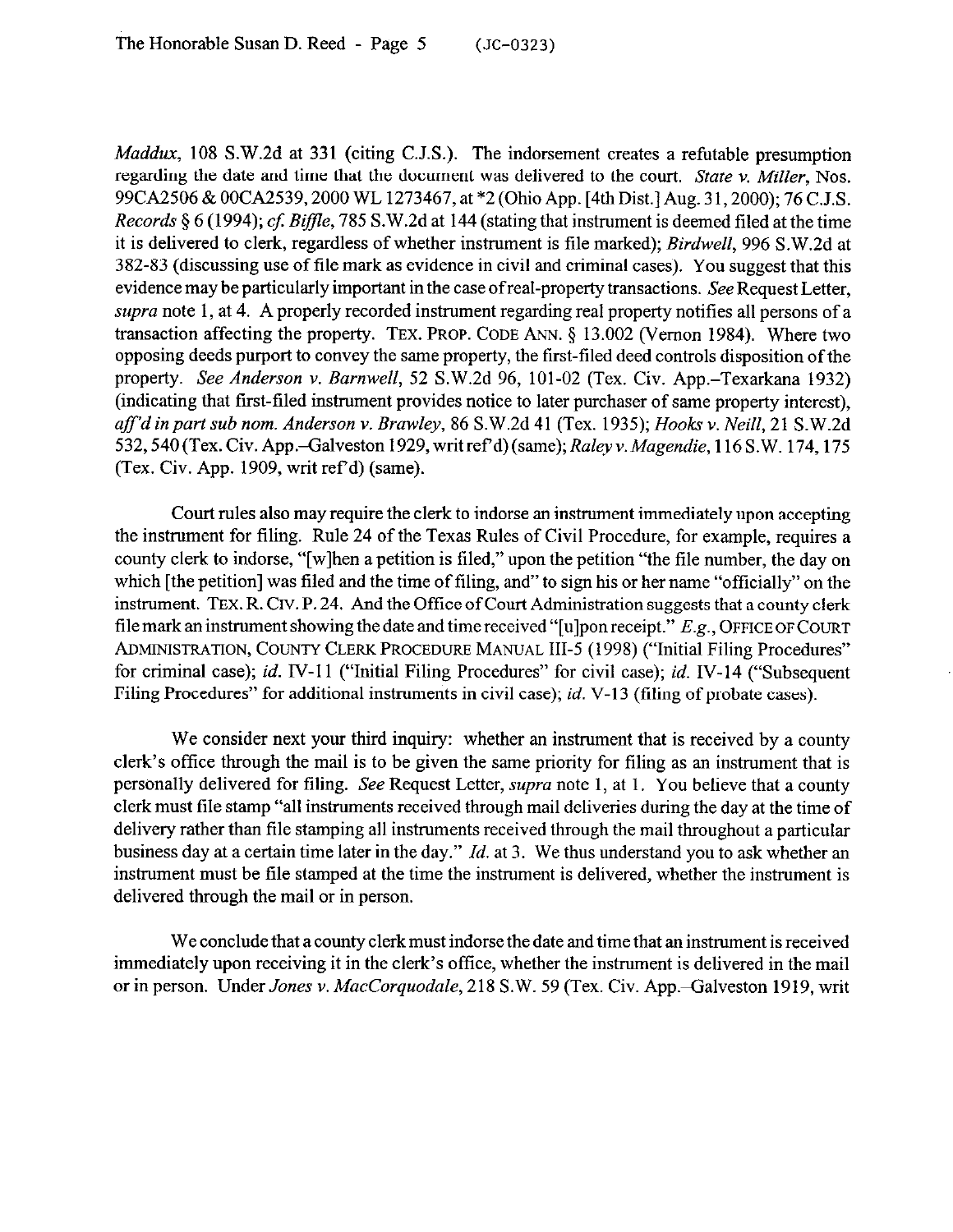ref d), an instrument delivered to a county clerk's office, whether by mail or in person, is entitled to be noted as filed at the date and time of delivery:

> So far as we are aware, there is no particular method of getting an instrument into the clerk's office for the purpose of filing required. If it is deposited there with that objective by mail, by messenger, or is even handed to the clerk elsewhere, and afterwards carried there by him, it becomes entitled to record upon its arrival or deposit in his office.

*Id.* at 61. When the document is filed, it is likewise deemed recorded. See TEX. LOC. GOV'T CODE ANN. 8 191.003 (Vernon 1999).

We finally address your second question: If a county clerk is "statutorily required to file stamp all instruments at the time the instruments are delivered to the county clerk," may the clerk "establish a 'cut-off time prior to the actual closing time of the" clerk's office to file stamp "the large number of instruments generally delivered . . . several hours prior to the close of business"? Request Letter, supra note 1, at 1. As predicate to your question, you state that the Bexar County Commissioners Court requires all county employees to work forty hours per work week, although the Commissioners Court has not specified any hours during which Bexar County offices must be open. See Request Letter, *supra* note 1, at 3. You further indicate that the Bexar County clerk is contemplating closing his or her office to the public at 3:30 each workday afternoon to tile stamp all instruments "prior to close of business on the day the instruments are delivered." *Id.* All employees would be working forty hours each work week, which, you state, is consistent with the Bexar County Personnel Rules. See *id.* 

Past decisions of this office considering how authority is divided between a county official and the county commissioners court do not dispose of a situation involving the county clerk's authority. Between a county official, such as a county clerk, and the county commissioners court, the county official has sufficient discretion to administer the office as the official wishes to accomplish its constitutional and statutory duties. See Tex. Att'y Gen. Op. No. JC-239 (2000) at 3. So long as county employees working in the official's office do not violate a county's forty-hours-aweek work requirement, the commissioners court, in executing its authority over the county budget, may not interfere with the elected official's decisions. See *id.* at 1. Thus, a county clerk need not obtain the approval of the county commissioners court to change the hours the clerk's office is open to the public, so long as county employees comply with the commissioners court's forty-hours-aweek work requirement.

While the county commissioners court's budgetary authority doesnot authorize it to interfere in the setting of the county clerk's office hours, the clerk must obtain the approval of the courts the clerk serves if the clerk wishes to change the hours his or her office is open to the public. A county clerk is subject to the authority of the judiciary and "receives documents for tiling on behalf of" a *court. See Stokes v. Aberdeen* Ins. Co., 917 S.W.2d 267,268 (Tex. 1996) (per curiam). The clerk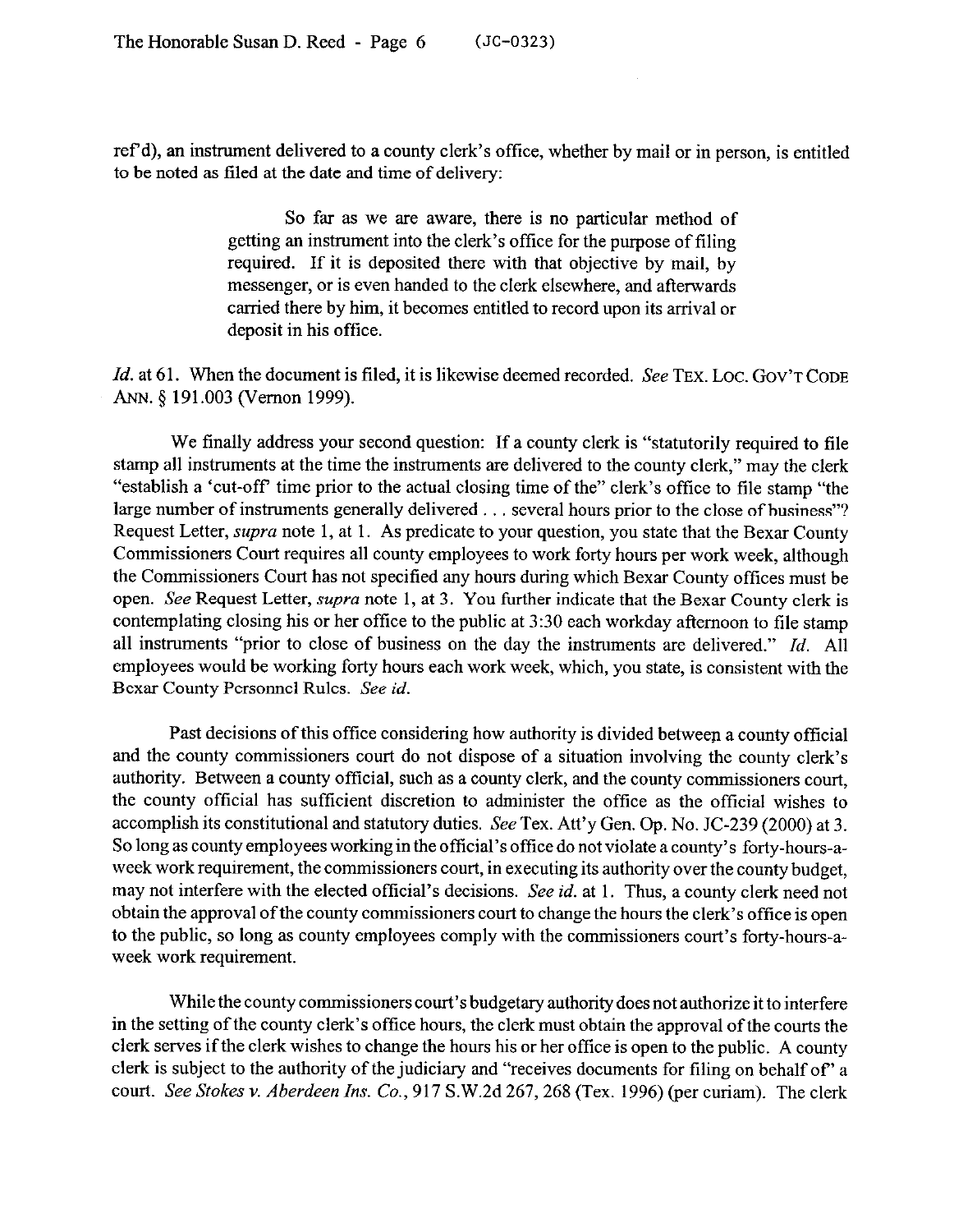is, consequently, "subject to the court's direction and control in exercising ministerial duties such as tiling documents." *Id.* Additionally, the courts may have to revise court rules ifthey approve the county clerk's proposal. See, e.g., BANKR. N.D. TEX. LOC. R. app. C (listing clerks' office hours); 5TH TEX. APP. (DALLAS) LOC. R. 3(a) (listing normal court business hours for receiving faxes Monday through Friday "from 8:00 a.m. to 5:00 p.m. central time");10th TEX. APP. (WACO) LOC. R. 4 (listing normal court business hours as Monday through Friday, "8:OO a.m. to 5:00 p.m.").